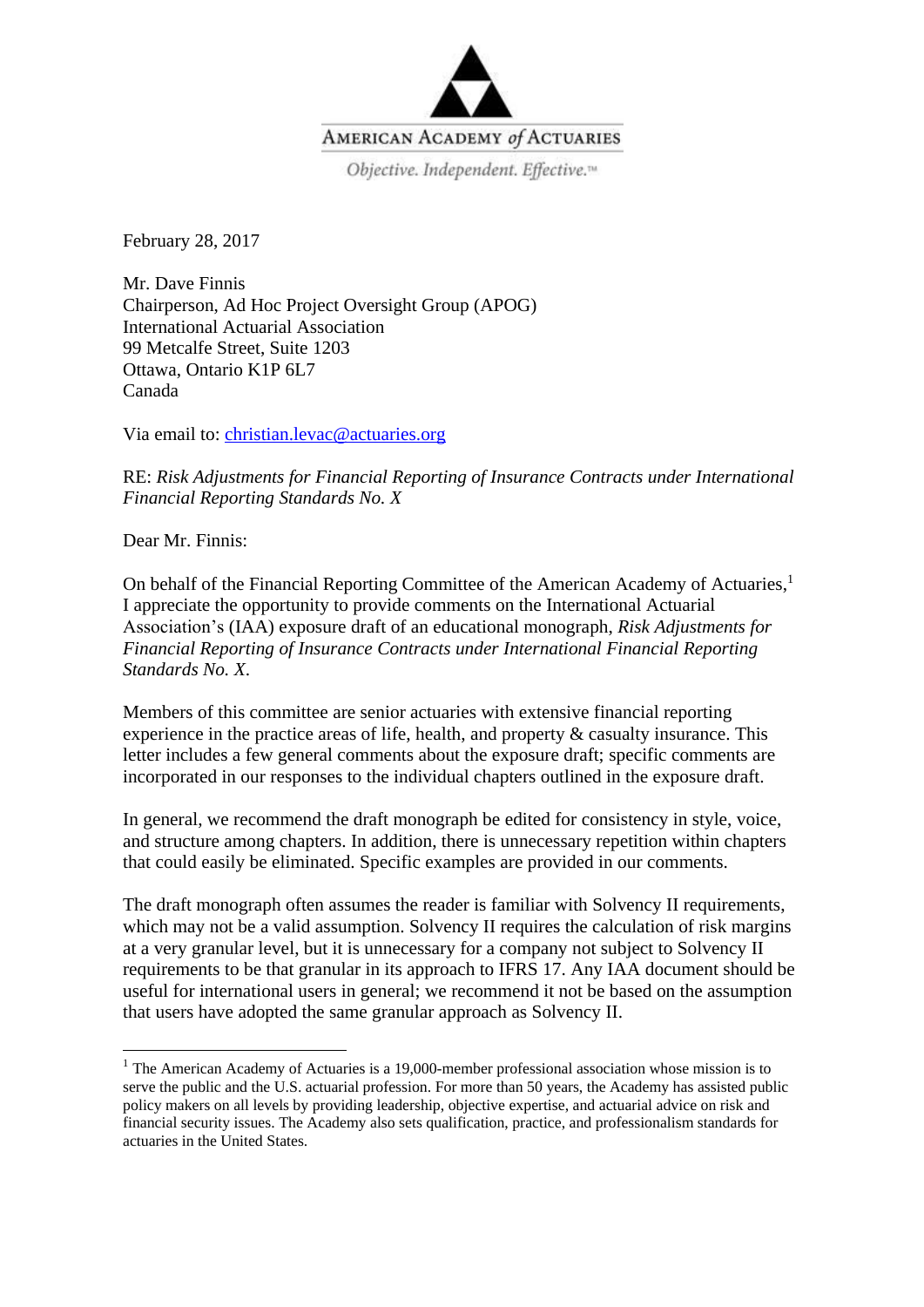Consistent with our concerns on the assumed underlying solvency framework, there are many instances of examples in the text from solvency/regulatory frameworks with the presumption that this practice could translate to what is acceptable practice under IFRS 17. Given the different measurement objectives among the multiple frameworks, we disagree with this approach. If these discussions and examples are to be retained in the text, it should be discussed how to potentially build that bridge between the various underlying measurement objectives for those frameworks to what is required by IFRS 17. For this monograph to be relevant to international practitioners of IFRS, it is essential that it be unbiased as to the underlying solvency or regulatory regime.

Throughout the document there are acronyms used repeatedly that are not defined. We suggest the final monograph include a glossary of acronyms.

Also throughout the document are references to wording or guidance included in IFRS 17. We understand that these would have been developed from the exposure drafts and various publicly available staff papers from the IASB noting changes to the second exposure draft as the board redeliberated. The references in the final monograph should not only be thoroughly checked against the final published version of IFRS 17, but the meaning and context of the references should also be checked against the text of the monograph.

#### **Case Studies**

The cover note accompanying the exposure draft asked several questions about case studies. The text is unable to convey effectively the many calculations involved in applying certain methods of risk adjustment calculation. We recommend that the case studies be available in a working spreadsheet that would come with the final monograph (e.g., similar to the IAA's textbooks on stochastic modeling and discount rates).

The case studies cover the four quantitative risk adjustment techniques specifically described in the monograph. In our detailed comments below, we note additional techniques that could be illustrated for each case study. Overall, we believe that it would be beneficial to show an entity aggregate example rather than just a single product for general insurance companies. Also, an example that demonstrates the use of industry benchmarks for the amount and cost of capital would be beneficial to practitioners.

The authors expressed interest in receiving suggestions regarding how the variable fee approach could be applied to the basic participating life example included in the case studies. Because a profit participating feature is a type of product design intended to mitigate risk for the insurer, this case study could be used to illustrate the concepts discussed in Chapter 6. A useful illustration would be one that demonstrates the effect of risk mitigation on the risk adjustment. This could be achieved by starting with Case Study 10.2 and illustrating the impact of either reinsurance or a profit participating feature on the distribution of the liability values, then carrying the recalculation through to the risk adjustment for comparison to the risk adjustment for 10.2.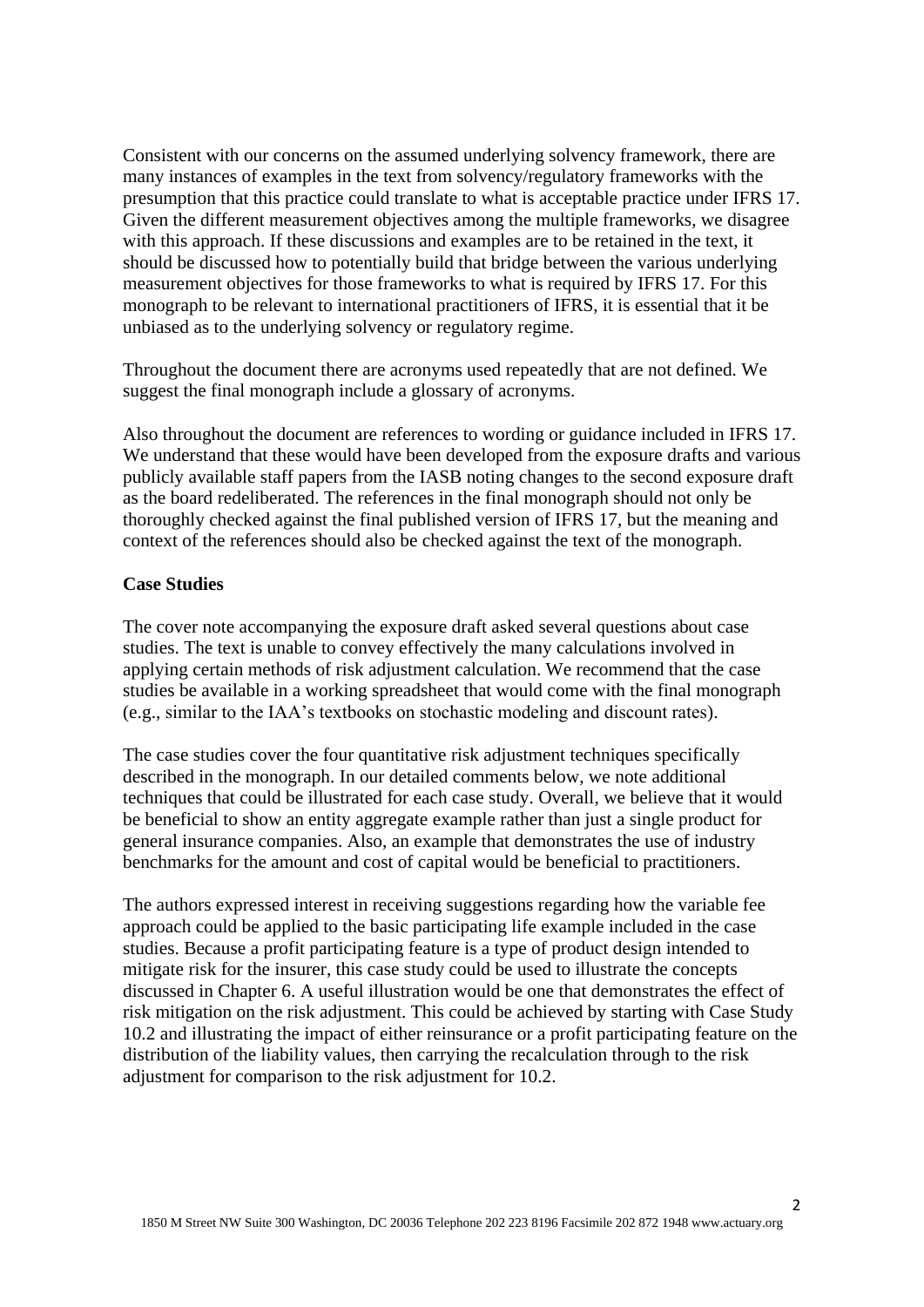If you would like to discuss any of these further or if you have additional questions, please contact Nikhail Nigam, the Academy's risk management and financial reporting analyst, at 202-785-7851 or [Nigam@actuary.org.](mailto:Nigam@actuary.org)

Sincerely,

Gareth Kennedy, MAAA, ACAS Chairperson, Financial Reporting Committee Risk Management and Financial Reporting Council American Academy of Actuaries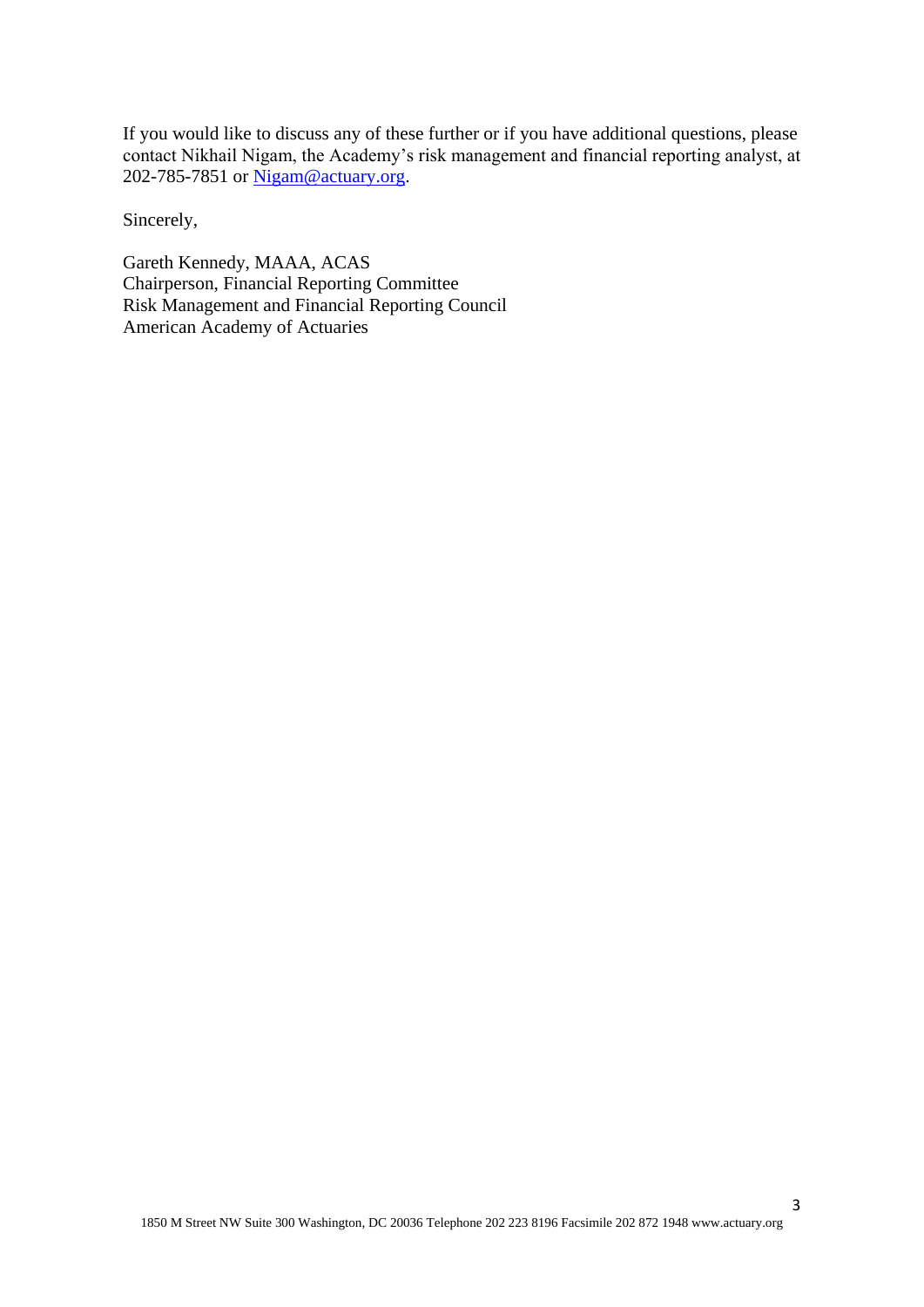# **Chapter-Specific Comments**

## *Chapter 1— Introduction*

Overall this chapter needs significant editing. Some paragraphs could be edited down and still convey the same message. Also, it is unclear in several areas as to the purpose of the content given the audience. Some of the concepts are too simple and should already be understood by all actuaries.

## **Abstract**

 In the abstract to the chapter, the first and the third sections of the chapter are mentioned, but not the second.

## **Section 1.1.1**

- The first paragraph claims a unique feature of insurance is receiving compensation upfront to assume the obligation of risk. This is not unique to insurance as it is true for other financial instruments (e.g., swaps).
- The third paragraph indicates that pooling of risks is a common goal in the insurance business. It is important to note that this is the pooling of largely independent risks. If all of your insureds are in the same flood plain, pooling will not help you achieve your intended outcome from using the law of large numbers. In that case, the diversification of risks is more important.
- The last paragraph should be a footnote.

#### **Section 1.1.2**

- The sixth paragraph implies that the expected value is always calculated. For nonlife claim liabilities, this may not be true; it is more often a selection from the range of results of various methods.
- Given embedded value techniques are not a financial statement requirement, we suggest deleting this example.
- The phrase "appear to" in the second-from-last paragraph in this section indicates the author is not confident in the claim. We also note that latter part of this paragraph is not true for non-life liabilities. The non-discounting and lack-of-arisk-margin rules were largely developed in an environment where the time value of money was not a material issue. As such, the decision to use a nominal estimate was for auditability and to allow for back-testing. The variability was handled via disclosure, not via a conservative estimate.

#### **Section 1.2.1**

• The last sentence in the second paragraph is not clear and should be rewritten. In addition to in-force contracts, the fulfillment value allows for profit or loss emergence for no longer in-force contracts that have economic performance beyond the expiration date. Under the model, risk margins also exist for claim liabilities on expired contracts.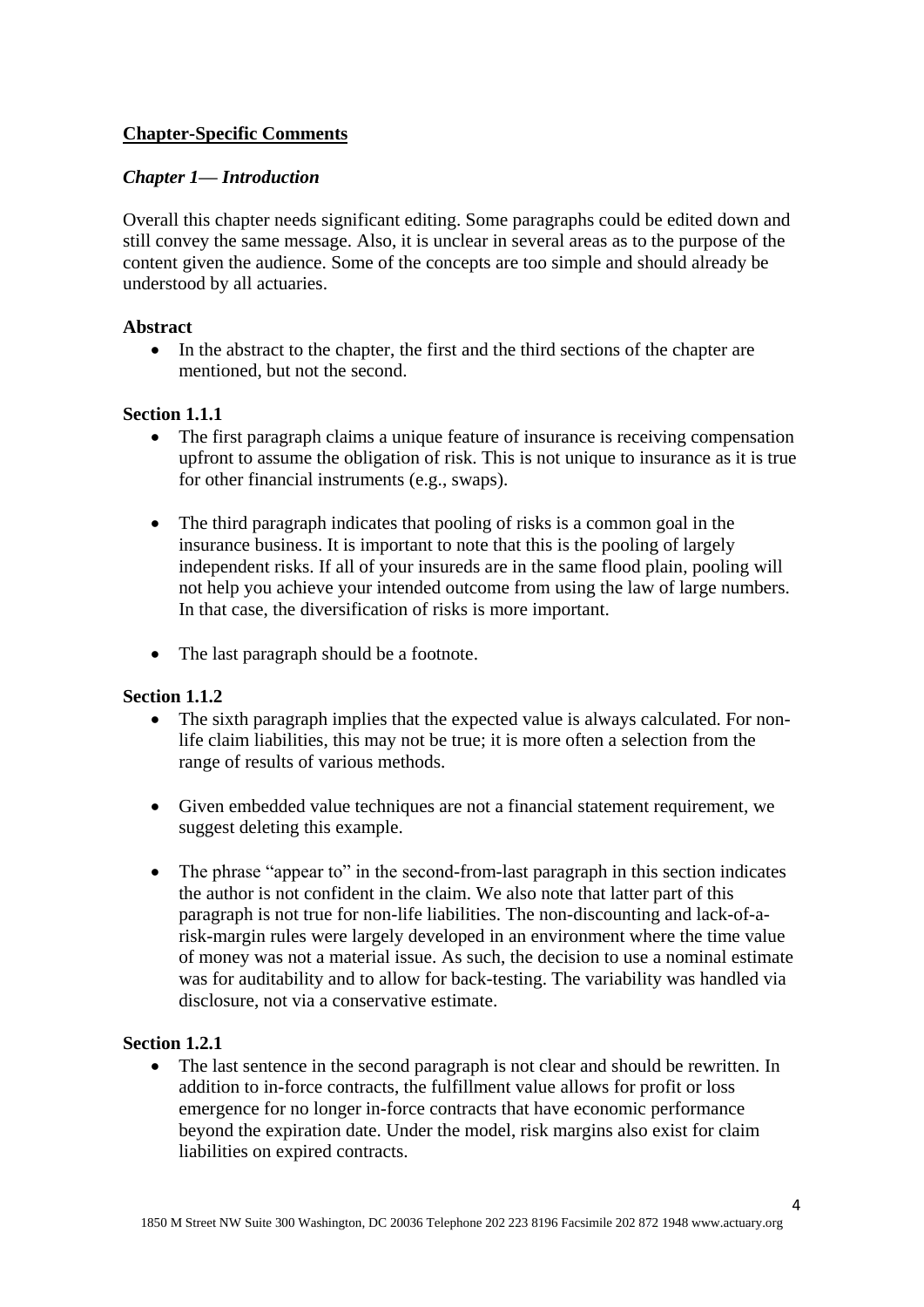• The last sentence in the sixth paragraph and the entire eighth paragraph are repetitive of prior content and should be deleted.

## **Section 1.2.2**

- The first sentence of the first paragraph does not take into account that risk adjustments are also required for claim liabilities.
- The third paragraph should recognize the need for independence of the risks in pooling. We suggest that making a statement that "similar risks" hereafter implicitly assumes that such risks are also largely independent.
- For the last sentence in the sixth paragraph, it may be worth adding to the end of the sentence "so long as the risks impact the portfolio similarly." For instance, life and annuity contracts are usually issued to people of different age groupings—life contracts to younger groupings and annuities to older groupings. It's possible for both groups to have unfavorable mortality; i.e., younger groups having increased mortality and older groups decreased mortality relative to what was expected. This addition to the sentence would make the example clearer.

#### **Section 1.3.1**

- The fifth paragraph in this section may be best left for a discussion of the risk adjustment methods. We disagree with the statement that the "amount of capital also depends on the time horizon for which the capital amounts are estimated to be held." For example, if a company has a capital basis of 10 percent of nominal outstanding liabilities, there is nothing that indicates a set time horizon in that statement.
- The sixth paragraph indicates the appropriate time horizon for the capital amounts is the lifetime of the fulfilment cash flows. We believe this should be clarified to indicate it is the lifetime of the uncertainty in the fulfillment cash flows.
- The last paragraph is repetitive and we suggest it be deleted.

#### **Section 1.3.2**

- The last three paragraphs appear misplaced. These should be included where other types of risk margins are discussed.
- The last paragraph only mentions considerations in the valuation and is silent on the measurement objective. We think it would be useful to mention the measurement objective under AASB Standard 1023 to allow for comparison with that proposed under IFRS 17.

#### **Possible Appendix**

- We suggest a mention of the historic Canadian approach.
- In previous statements, the draft monograph has noted that Solvency II is not relevant because it is a solvency requirement. We would recommend not mentioning it here.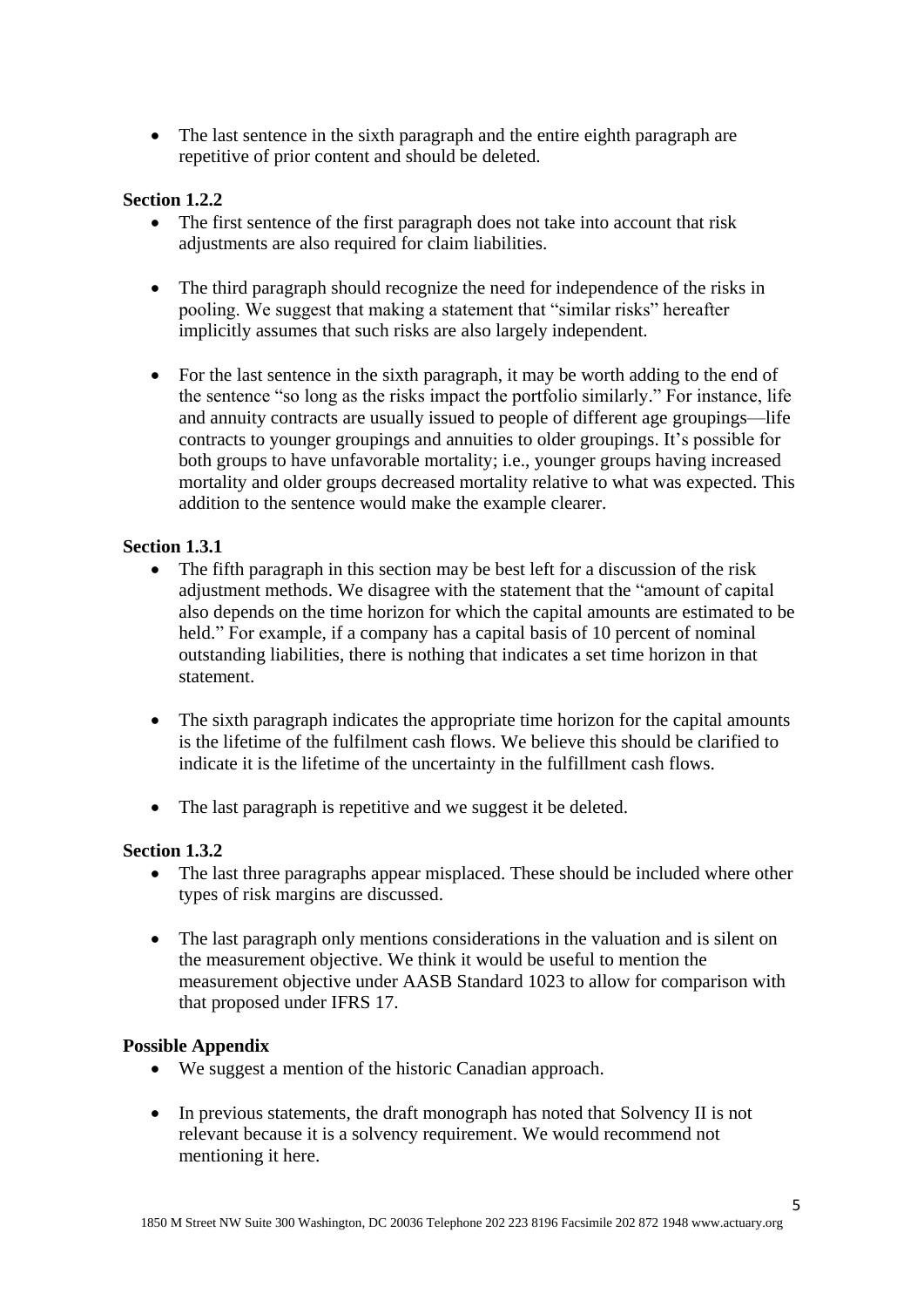# *Chapter 2—Principles Underlying Risk Adjustments*

## **Abstract**

We suggest the first sentence of the second paragraph be rewritten for clarity.

## **Section 2.1.1**

 Other than the first and last paragraphs of this section, we recommend the rest of the content be deleted or heavily abbreviated.

## **Section 2.1.3**

- While the section title indicates this is about valuation principles, the content includes considerations for applying the principles. Also, it presumes incorrectly that the valuation must use a stochastic model to determine the risk adjustment. Cost-of-capital models don't have to use stochastic approaches, although we note IFRS 17 does require a Value at Risk (VaR) quantification of the resulting risk adjustment. Industry benchmarks could be used to determine the amount of capital (based on leverage ratios observed in the market and required for certain rating agency ratings). Also, use of observed market risk premiums for stocks (and Capital Asset Pricing Model calculations) could be used for determining cost of capital. These approaches are currently used to determine risk margins for purchase accounting valuations, and would be valid techniques under IFRS 17.
- In the seventh paragraph, the statement "there may be some implicit 'bias' in the selected best estimate" doesn't make sense based on the consideration noted. We suggest deleting this part of the sentence.
- The last sentence in the eighth paragraph is self-evident and we suggest deleting.
- The 10th and 11th paragraphs should be deleted. The concept of present value is well understood and doesn't warrant this level of discussion in a risk adjustment monograph. If it is not removed, we note that in the 10th paragraph the first three bullets only apply to the top-down approach noted in the 2013 IASB exposure draft. The wording implies it would always be applicable and should be clarified.
- The 13th paragraph, the first in the discussion of building block three, states that the Contractual Service Margin is part of this building block of the fulfillment cash flows. This is not consistent with the 2013 exposure draft that treated the CSM as separate and distinct from the fulfilment cash flows. This should be corrected unless the language is changed under the final IFRS 17.
- The 16th paragraph appears to be superseded to a large degree by the following paragraph. We suggest it be deleted or edited to coordinate the text with the subsequent paragraph.
- In the 17th paragraph, we believe that it is theoretically correct that the risk adjustment on a liability should always be positive, although we note that the 2013 exposure draft was silent on the issue.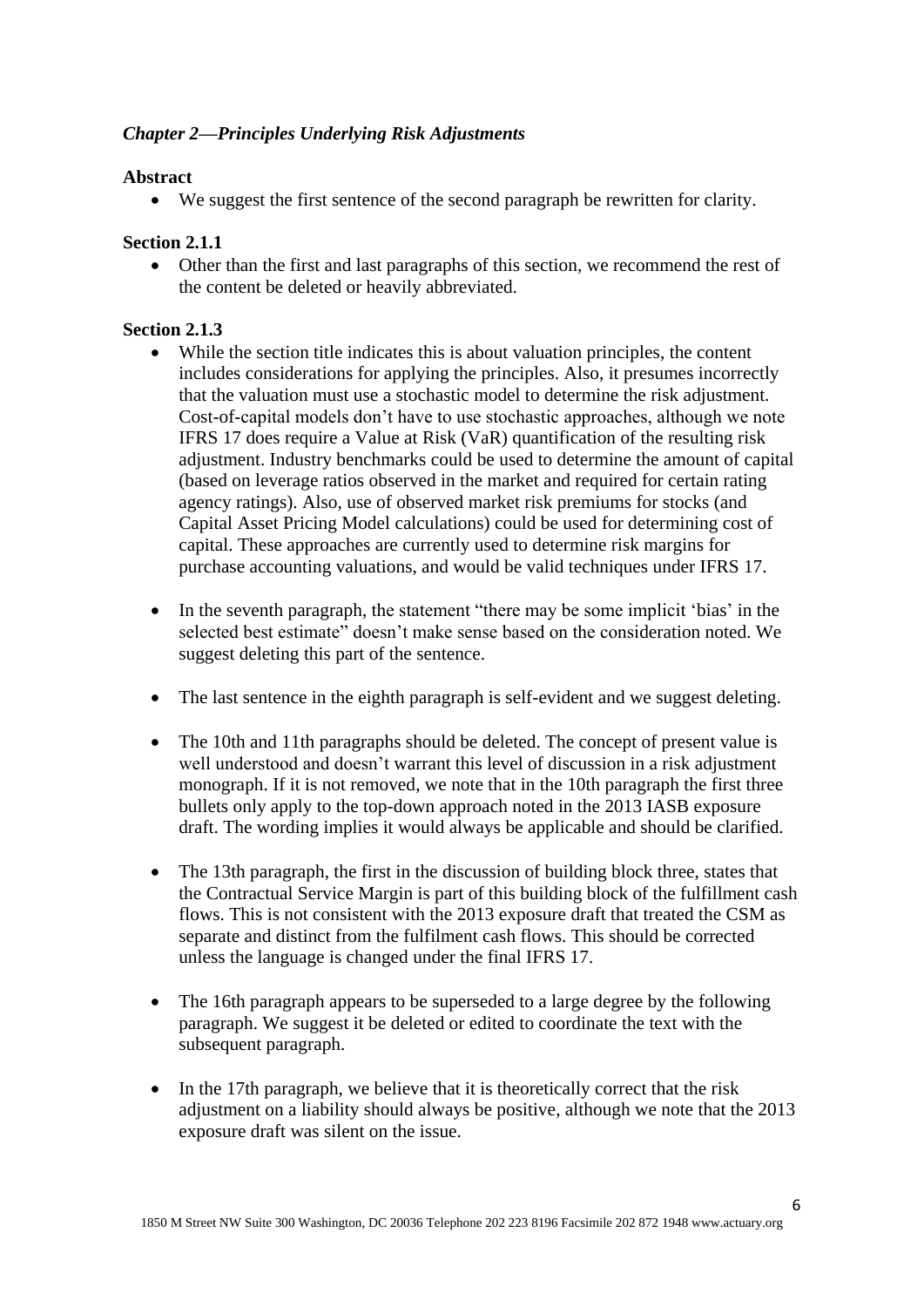- In the second-from-last paragraph, we think it is important to convey that diversification benefit has an impact on the risk adjustment and should result in non-additive risk margins. The current wording is somewhat unclear and we suggest it be edited for clarity.
- In the last paragraph, second-from-last sentence, we believe the word "usually" should be deleted.
- In the last paragraph, the last sentence indicates for reinsurance that risk adjustment is reported as an asset in the balance sheet. We are not aware of this from the 2013 exposure draft.

## **Section 2.2.1**

- It would be useful to discuss paradigm shifts and/or black swans under the model risk discussion.
- The example under the parameter risk discussion should be limited to discussing one parameter and not four.
- Under the discussion of mortality/longevity risk, it may be worth mentioning medical advances.

## **Section 2.2.2**

- The second sentence of the third paragraph was difficult to understand. We suggest it be rewritten.
- In the second-from-last paragraph there is no mention of reporting segment. This should be mentioned in the monograph in the context of any limitations it may pose on the calculation of the risk adjustment. Consider answering the following questions: Is an insurer limited in its level of aggregation to no higher than reporting segment? If not, how does it meet the reporting segment requirements?
- In the second-from-last paragraph, the last sentence unnecessarily repeats the measurement objective.

#### **Section 2.2.3**

- The statement "For most financial reporting applications and specifically under IFRS 17, the risk-adjusted value of a liability will be greater than the expected value of the liability" is preferable over the language in a previous section that stated it would always be greater. There should be consistency though between the two sections.
- The evaluation of data attributes appear duplicative when they are already considered in the previous list of limitations. Why is this list needed over the previous list?
- The last sentence in the seventh paragraph has already been stated previously.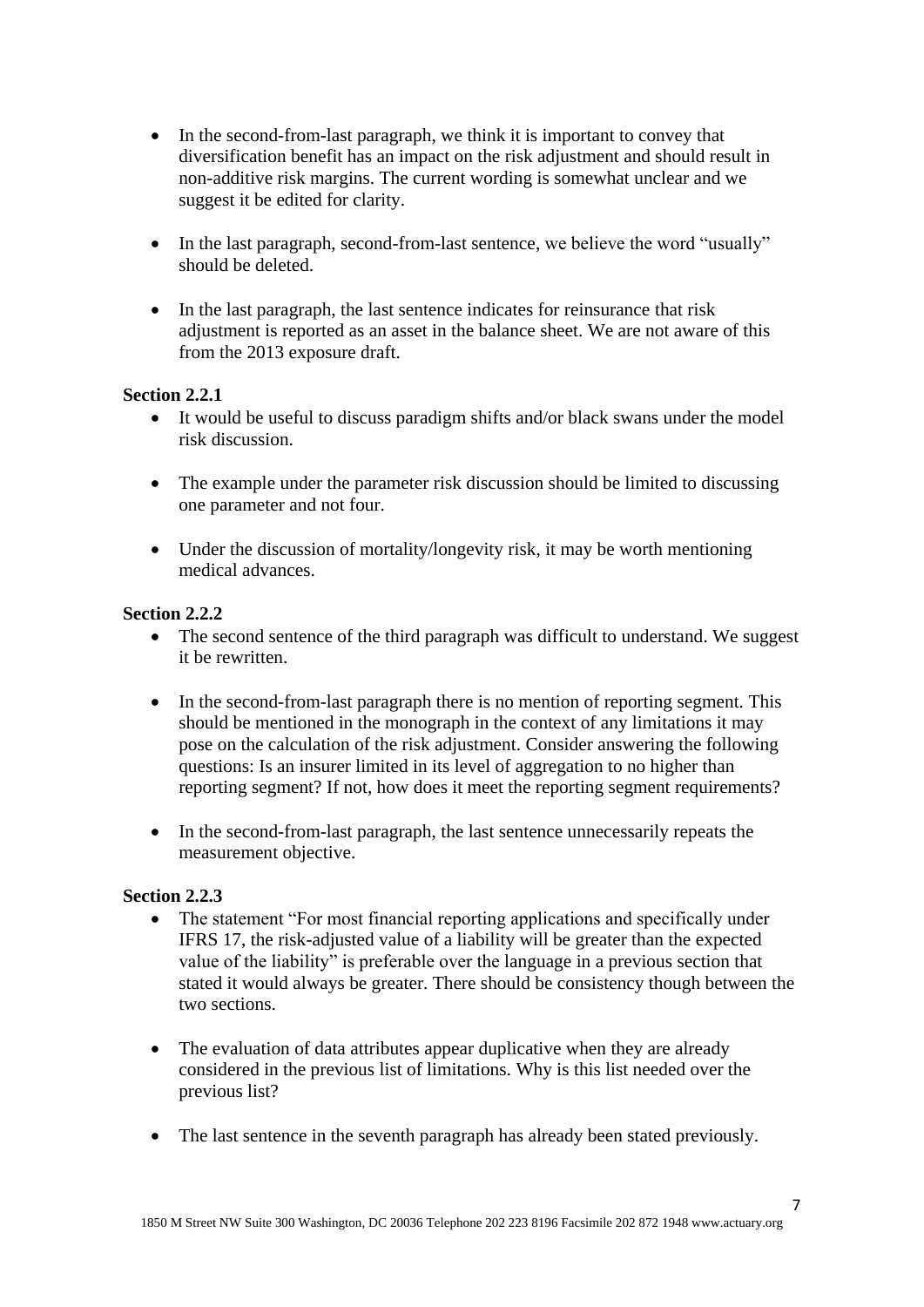• The section on key elements that form the basis for risk adjustment seems to be more focused on risk management than the estimate required by IFRS 17. For example, we don't think many involved with IFRS work will spend much (if any) effort on evaluating the risk drivers for all the components of the claim liability. They also would not have time to monitor them all for possible changes in updating the risk adjustments. Consider deleting or significantly condensing this discussion.

#### **Section 2.3**

- The discussion in the fourth paragraph might be useful to know but is not a requirement of IFRS 17, which requires an entity-specific measurement and not a market-consistent one.
- In the last paragraph, a comparison to solvency measurement approaches from the IAIS seems unnecessary.

## **Section 2.4**

- The parenthetical in the third paragraph could be moved to a footnote for better flow.
- There is significant duplicative material in the subsection "Replicating portfolio" valuation under IFRS 17 Insurance Contracts for fulfilment cash flows." We suggest it be deleted.

#### **Appendix**

The term "best estimate" is not used in IFRS 17, hence this appendix is not relevant to the monograph.

#### *Chapter 3—Risk Adjustment Techniques*

#### **Section 3.1.1**

- The last sentence of the second bullet in the first paragraph describes the risk adjustment as a distance, but it is not a distance. We suggest the sentence begin: "The amount of the Risk Adjustment is the difference between the probability…"
- In the fifth paragraph, we note that a confidence level is not a monetary amount. The sentence might instead be edited to state "For example, if, for a particular set of future uncertain cash flows, the amount required for a 90% confidence level is 100 currency units..."
- The paragraph immediately below the table implies that a risk measure can help diversify risk. We do not think that was intended and suggest that it be edited as appropriate.
- We recommend providing additional depth in Section 3.1.1. The example of two entities that require a different level of compensation (60 versus 100) to accept the same risk could be improved if additional information were provided as to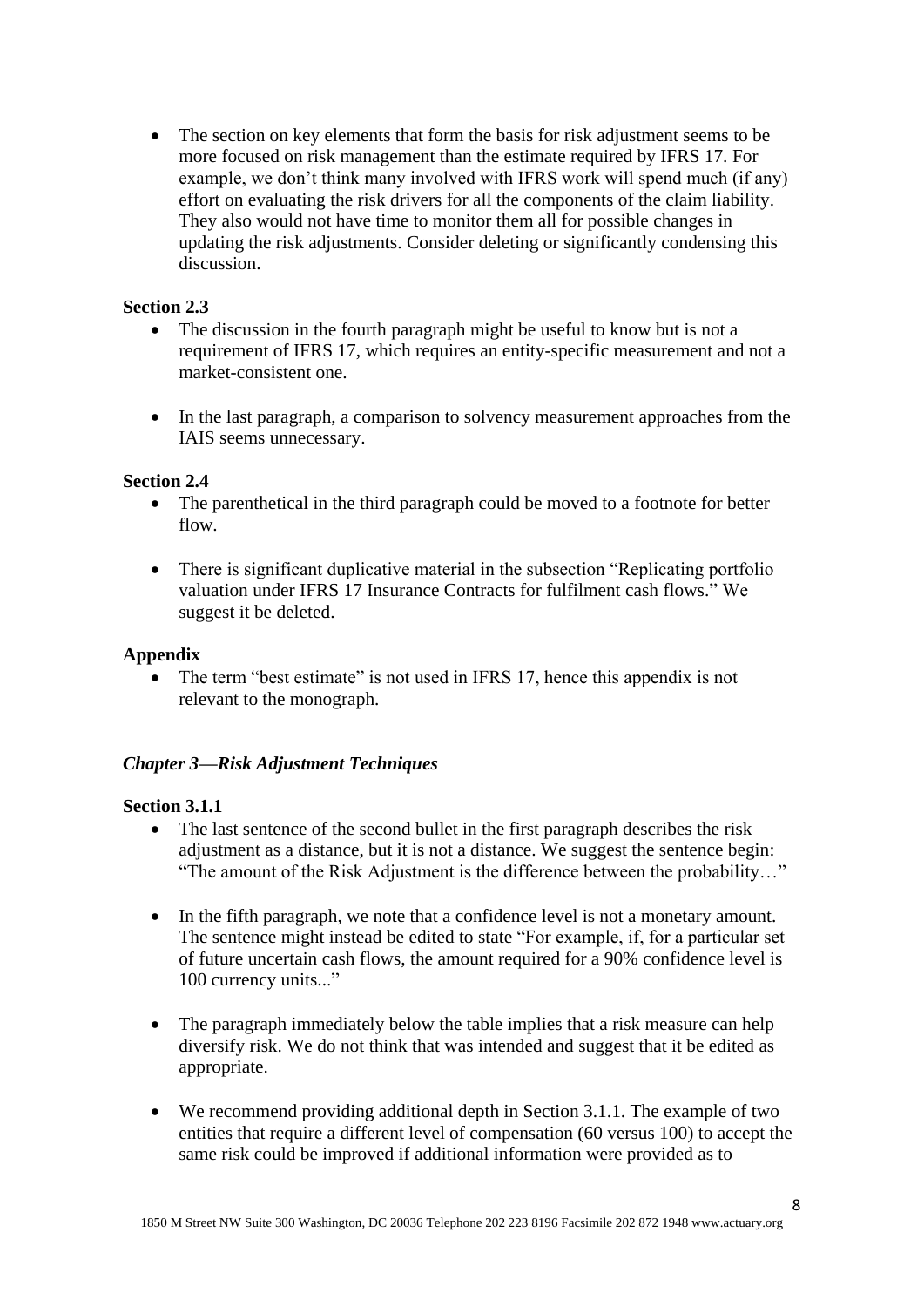potential reasons why these differences could exist, with references to discussion of those reasons in other areas of the monograph.

- The depth of the discussion on the strengths and weaknesses of confidence level and conditional tail expectation approaches to risk adjustment is appropriate. The monograph could be improved with commentary on the manner in which realworld companies address the challenges discussed in the monograph in determining risk adjustments using quantile techniques (e.g., extreme events).
- The depth of the discussion on statistical coherence could be improved with a realworld example of how the sub-additivity issue could affect insurers (e.g., with risk margins derived on a line-by-line versus portfolio basis from industry data so that the readers gain a better understanding of how large a shortcoming the issue presents).
- In the second-from-last paragraph, the term "value at risk" is introduced with no preface. A definition or a brief discussion would be helpful.

#### **Section 3.1.2**

- The depth of the discussion on the amount of capital required by the entity to support the insurance liabilities is generally nontechnical. Replicable portfolios are mentioned in the last bullet point on the list of "additional comments" on the costof-capital technique. This is a more technical issue as compared to the remainder of the discussion, and it would benefit from an example of its implications in a real-world or hypothetical scenario.
- The discussion on inflation as a potential source of mismatch between the cost-ofcapital versus fulfillment-cash-flow assumptions would benefit from an example to illustrate the potential impact of the issue.
- In the eighth paragraph under the heading "Discussion of the use of the cost-ofcapital technique" the clause "or when cash value or…" at the end of the sentence seems out of place and is not clear.
- The second and third paragraphs under the heading "Further discussion of the costof-capital technique" are unclear. Breaking these paragraphs up into smaller parts would help. It would also help to state at the outset whether there is a cost of capital that takes inflation into account or a cost of capital based on the premise that there will be no inflation.

#### **Section 3.1.3**

• The discussion of the use of the Wang Transform to calibrate the risk adjustment could be improved with a simple numerical example, illustrating how the risk adjustment would move directionally with higher or lower profitability expectations.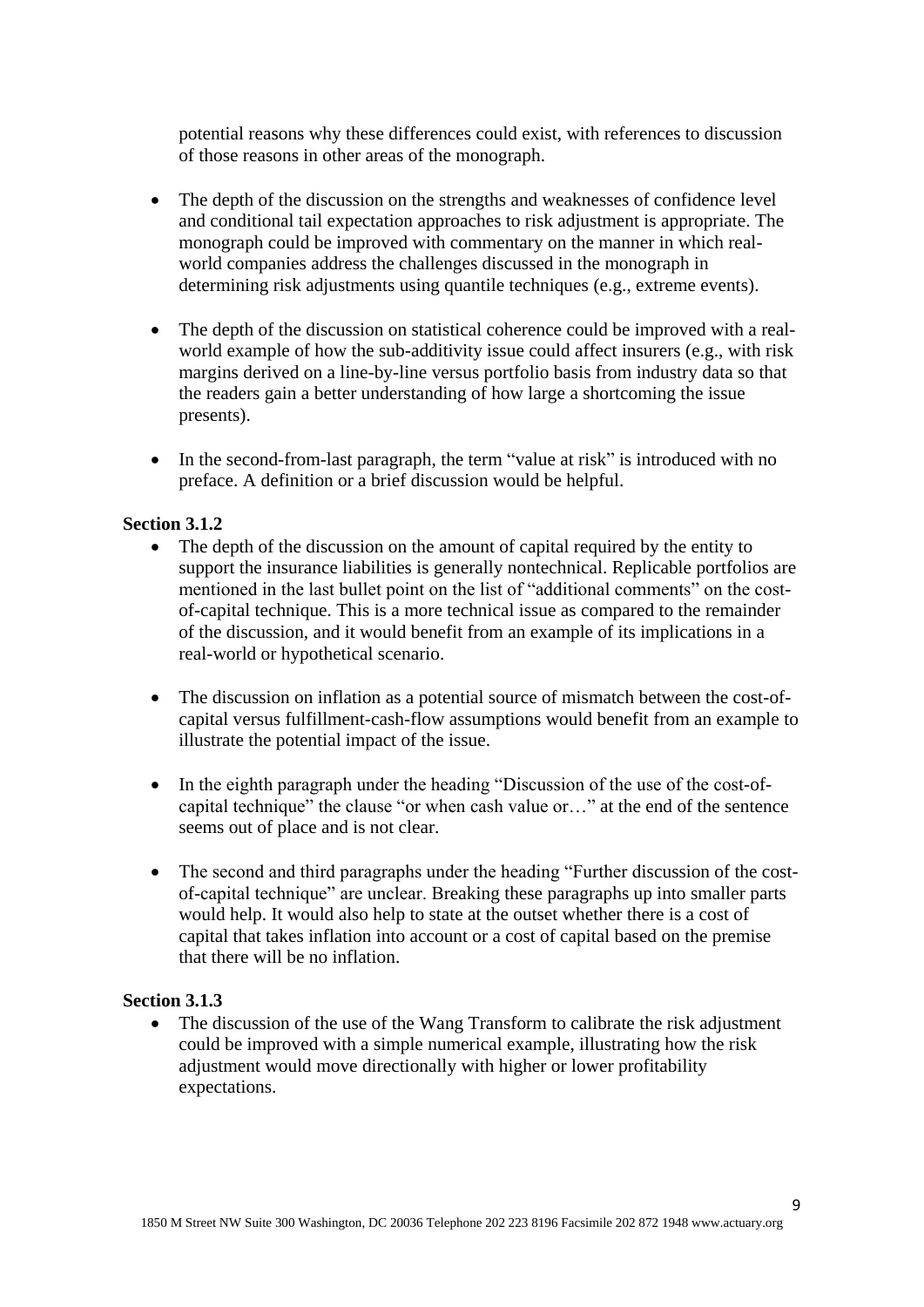# **Section 3.1.4**

- The descriptions of alternative methods to incorporate qualitative risk adjustments would benefit from a simple example or perhaps two examples, one representing a relatively well-behaved risk and a second representing a complex risk with significant tail exposure.
- This section addresses qualitative considerations associated with risk adjustments, which we believe is appropriate for the monograph.
- The first sentence in the fourth paragraph in this section should end after the second use of the word "distribution." This is an example of a sentence continuing after its meaning has been conveyed.

## *Chapter 4—Techniques and Considerations in Quantitative Modelling*

# **Overall Comments**

- This chapter focuses solely on stochastic and probability distribution approaches. Some cost-of-capital approaches are based on observations or rules of thumb for the amount of capital and the cost of capital, hence this chapter does not address all "current practices" around the world. That omission should probably be mentioned. This chapter doesn't have to address it, but the paper should note the omission.
- Sections 4.1 and 4.2 provide a reasonable level of background describing modeling techniques and data requirements at a high level. In addition, the first part of Section 4.3 provides a helpful summary of key considerations when determining statistical distributions. However, the remainder of Section 4.3 through the rest of the chapter provides much more extensive detail around statistical distributions.
- The remainder of this chapter could be improved by providing simpler and more detailed practical examples of how a statistical distribution could be determined given sample data. Much of this chapter is written at a level that few practitioners would be able to readily follow, and those who could easily follow along would likely know this information already.
- In our experience, in developing statistical distributions established practice varies to a significant extent. For general insurance, it is common for an actuary to leverage software tools, assume a lognormal distribution or similar right-skewed distribution, and select key parameters from past history. Sometimes more complex modeling is performed. Accordingly, we suggest providing an example of a simpler form of modeling a statistical loss distribution, and then describe at a higher level more complex approaches and perhaps the circumstances in which these would be preferable.

#### **Section 4.2**

 $\bullet$  Item 2 in the beginning of Section 4.2 discusses the timing of an underlying event resulting in an insurance claim and fitting a distribution to that timing. For general insurance, it is typically thought of as the likelihood of an event as opposed to the timing of an event for a frequency distribution.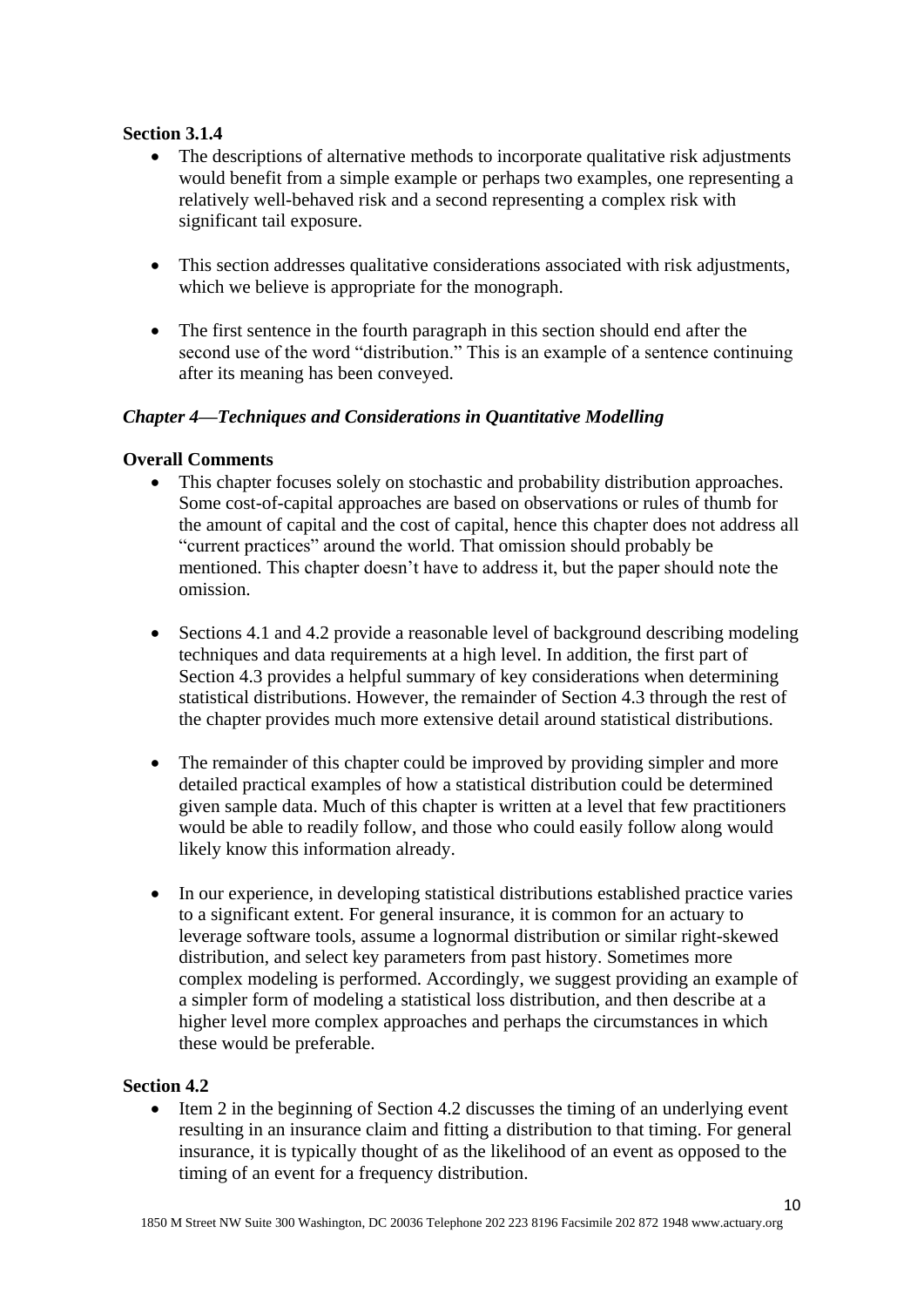- This section uses the word "claim" with multiple meanings. Other words could be used to clarify the discussion for the reader. For example, when referencing the aggregate total amounts relating to claims in a given year, use "aggregate losses" rather than "annual insurance claim."
- We believe for item 6 the "i.e." should instead be "e.g."

## **Section 4.3.1**

• In the paragraph following the chart "Probability Distribution of Insurance Liability," both the first and last sentence appear to be missing words.

## **Section 4.3.2**

• The third paragraph starts with "For example," but it is not clear what that is intending to reference.

## **Section 4.5.1**

 The first paragraph references the reader to Chapter 4 for approaches to derive probability distributions, but the reader is already in Chapter 4. Please be more specific as to the section in Chapter 4.

## **Section 4.5.1**

• The fifth paragraph references the acronym AAA. It is presumably referring to the American Academy of Actuaries. Acronyms are also used heavily throughout the document. A glossary of acronyms would be a useful addition to the document. Alternatively, the American Academy of Actuaries could be referred to as the "Academy."

#### *Chapter 5—Qualitative Assessments and Other Factors to Consider*

#### **Overall Comments**

- Chapter 5 covers a variety of topics, including high-level considerations around quantifying estimates with less-than-optimal data quality; considerations as to which risks drive uncertainty, diversification, aggregation, and disaggregation of risk adjustments; and other potential challenges that may be encountered in modeling. The monograph should include the qualitative factors to be considered when modeling risk adjustments as part of the process for determining statistical distributions.
- We believe the chapter is generally helpful. In particular, the examples provide helpful illustrations of an issue and/or a practical example. We do have a few overall recommendations:
	- o A somewhat more complex example might be helpful, particularly for general insurance where there are three or four coverages that have different degrees of correlation.
	- o The discussion in Section 5.4 was helpful, but the issue of the unit of account for the risk margin is so important that it should be mentioned earlier in the monograph.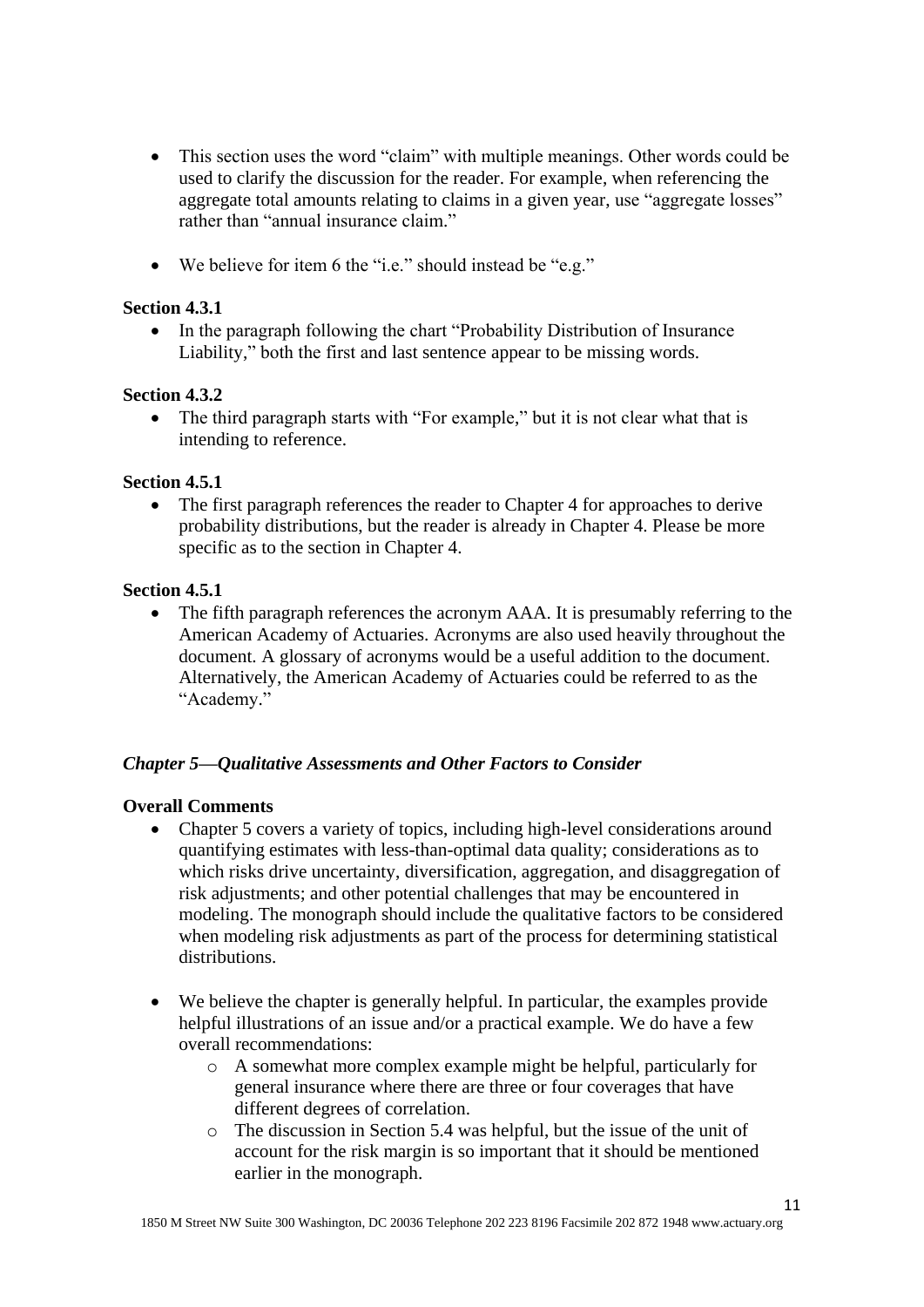o Certain cases, such as in Section 5.5, raise an issue with an example but do not resolve with recommended paths forward through the same example. The final version should have the illustration include both the presentation of the issue and a possible path forward to resolve the practical challenge raised, with a description of other potential paths forward to provide a solution.

## **Abstract**

• The second paragraph references the five principles set out under IFRS 17. If these principles are referenced elsewhere in the document, please refer the reader to that section. If not, then these principles should be at a minimum briefly discussed here.

## **Section 5.3.1**

 The third bullet in the subsection "Evaluating correlation among different sources of risk" indicates that more data points could be obtained by using quarterly data. It further recognizes that the correlations might be very different. It may be worth pointing out that sometimes quarterly points merely represent four copies of the same observation.

## **Section 5.3.3**

The introductory sentence in this section is awkwardly worded and difficult to comprehend.

## *Chapter 6—Effect of Risk Mitigation Techniques*

#### **Overall Comments**

- This chapter focuses on the financial statement reporting of ceded reinsurance. Less attention is devoted to product design as a risk reduction technique. In general, we believe that concentrating on reinsurance transactions rather than product design is appropriate for the discussion on risk mitigation techniques relating to the risk adjustment for financial reporting.
- While product design is an important component of the overall risk taken on by an entity, it would generally already be reflected in the underlying experience. This is opposed to reinsurance, which results in an explicit financial reporting item to offset (mitigate) some of the risk taken on by the entity.
- It would be appropriate for the product design discussion to focus on changes in product design the practicing actuary should consider and that these changes could be both risk-mitigating and risk-increasing. Alternatively, if the intention of the monograph is that risk-reducing (or risk-increasing) product design elements would require additional reporting in the financial statements, then we believe this chapter should devote more attention to them.

#### **Section 6.1.2**

• This section includes examples from life insurance but does not include any examples from general insurance. Some examples of general insurance product design that would impact insurer risk include: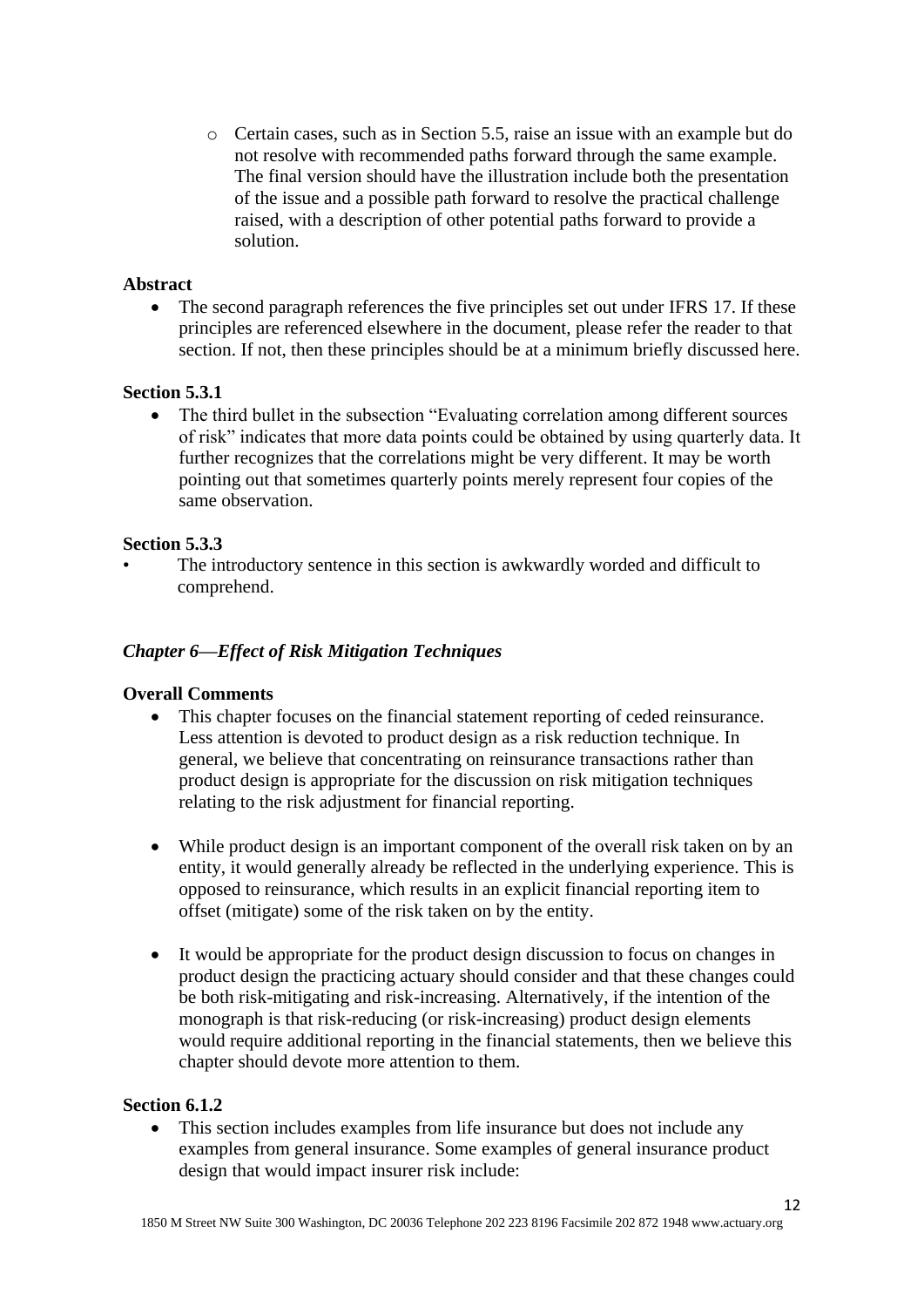- o A large account is able to handle the variability in results for their workers' compensation, other liability, and auto liability exposures. However, for legal or regulatory reasons, the account needs an insurance policy written by a licensed insurance company. One solution offered by propertycasualty insurers is a retrospectively rated policy, in which the account pays back the insurer for the account's losses. The risk to the insurer from these retrospectively rated contracts is less than with a guaranteed cost contract.
- o A property-casualty insurance company contracts with a Managing General Agent (MGA) to market, underwrite, and administer a certain type of insurance. To protect the insurer against moral hazard, the commission paid to the MGA may vary with the profitability of the business produced by the MGA—with less-profitable business resulting in a lower commission. The contingent nature of the commission lowers the risk to the insurer.
- o Certain product design elements might be risk-increasing. For example, writing a large-deductible workers' compensation policy arguably leaves the general insurance company with the risker portion of the exposure. Similarly, writing an excess policy over a captive's self-insurance retention arguably leaves the general insurer with the risker portion of the exposure.

## **Section 6.4.2**

We did not find the table helpful.

#### **Section 6.3.6**

• In the second paragraph, there is a sentence starting "Alternative approaches are needed, such as capital of capital…" Perhaps this phrase should read "Alternate approaches are needed, such as cost of capital…"

#### **Section 6.3.7**

 Toward the middle of page 93, the monograph states, "Alternatively, the risk mitigation from the reinsurance may be reflected in a lower cost-of-capital rate with reinsurance." We have not studied the remainder of this document closely enough to know whether this sentence is consistent with the rest of the document.

#### **Section 6.4.2**

 At the bottom of page 94, the footnote reads "…between the risk adjustment risk adjustment on a gross basis…" Perhaps this should read "… between the risk adjustment on a gross basis…."

#### **Section 6.5.1**

• This section is currently labelled 6.4.1.

#### *Chapter 7—Validation of Risk Adjustments*

## **Overall Comments**

 We believe the focus on the cost-of-capital approach in this chapter is reasonable. While there are no prescribed methods, it is likely that a variation of the cost-ofcapital approach will be used by many financial statement preparers. Further, most other approaches used will require validation of key assumptions that are integral to the cost-of-capital approach.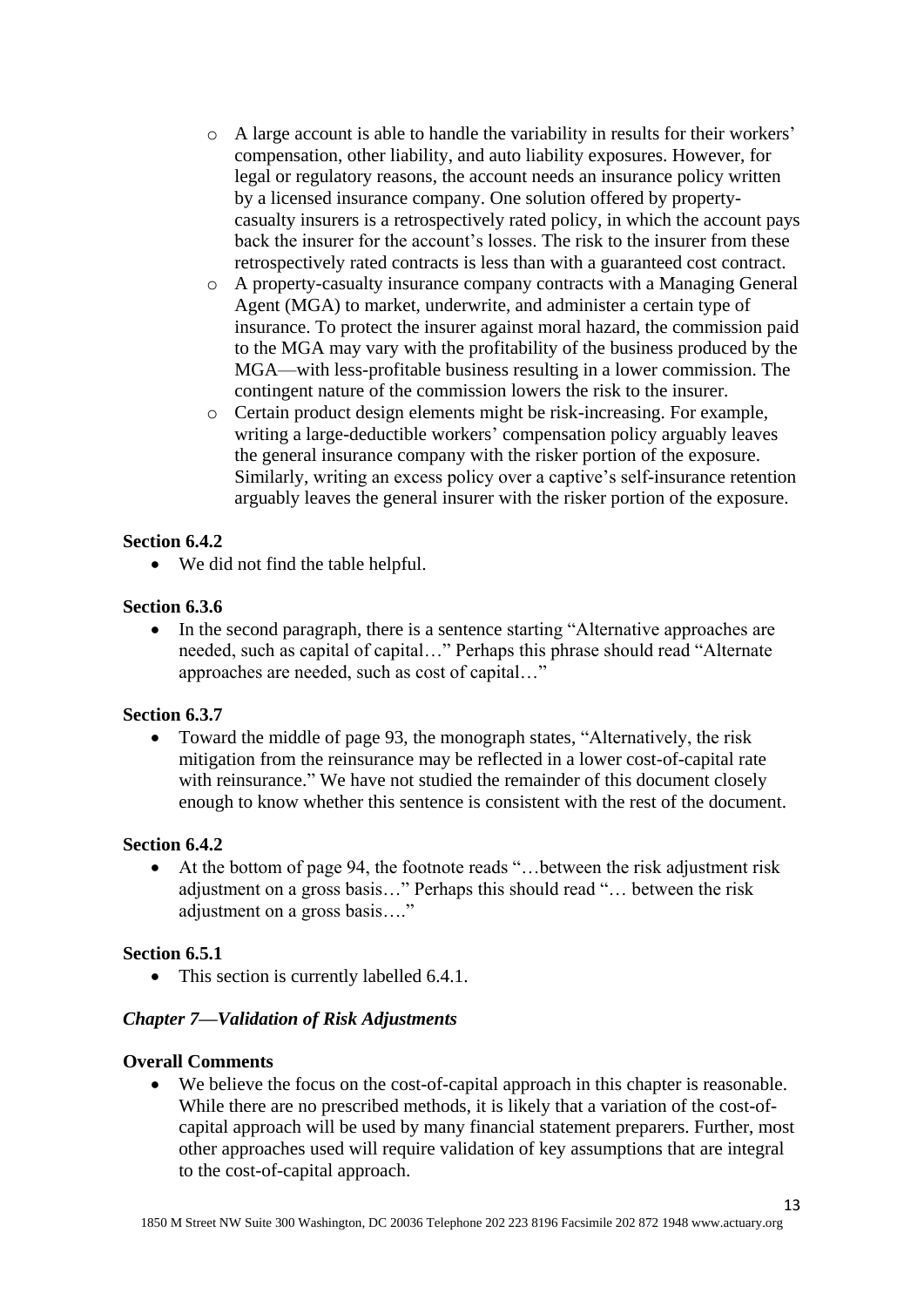## **Section 7.4.3**

• The second paragraph states that risk adjustments by line of business from Solvency II can be used as a reasonability test. We disagree. It presumes that risk for a product line is independent of the jurisdiction or policy form. It also presumes the capital level for the one-year VaR approach under Solvency II is equivalent to the capital level required to fulfill the obligation. Finally, it also assumes the costof-capital assumption is equivalent between the two measurement bases. We suggest the removal of this paragraph.

# *Chapter 8—Remeasurement of the Risk Adjustment*

## **Overall Comments**

- This chapter does not directly address techniques or approaches related to remeasurement. Instead, the chapter addresses the question of why there may be a need for remeasurement rather than a technical approach to it. We assume that the approaches for remeasurement would be similar or slightly modified from the original measurement approaches. We recommend that be explicitly stated.
- The chapter states in its abstract that it will cover the principles surrounding remeasurement and the components of the risk adjustment that can be remeasured. But the chapter focuses on the triggers for remeasurement and the practical items of remeasurement (credibility, sensitivity, and validation). We recommend the abstract be written consistent with the content of the section.
- The chapter should include some high-level comments around frequency of remeasurement. For example, do you need to remeasure risk adjustments annually or every time you change base assumptions? This may also be dependent on whether the risk adjustment is developed as a fixed dollar amount, a per-contract or per-exposure amount, or a percentage of the base liabilities.
- It would be beneficial to the reader it there was some linkage from the remeasurement technique to the original method of determining the risk adjustment.

# Section 8.1<br>• The

- The third paragraph states "In contrast, claim experience data that can be used to update cash flow assumptions for future claims may require a significant amount of time and volume to be deemed credible, and therefore may be updated less frequently." It would be better if this sentence dealt with the risk adjustment instead of the cash flows around future claims.
- The fourth paragraph discusses the lack of remeasurement in certain measurement frameworks. We see little relevance in this paragraph to the topic at hand.
- The second sentence of the fifth paragraph also discusses other accounting frameworks and is not relevant to this topic.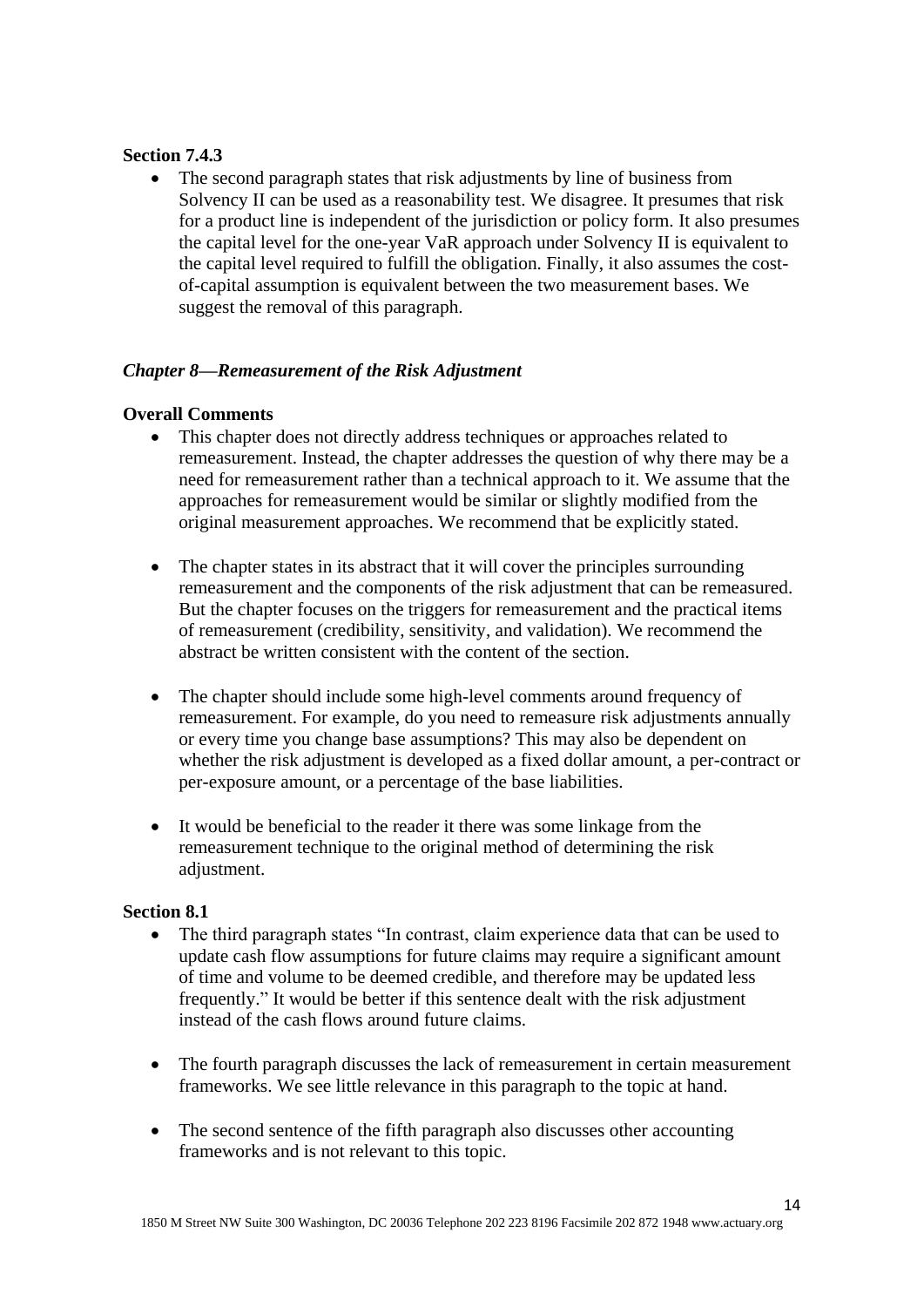# **Section 8.2**

- The title of this section is "Components of remeasurement," but are these really components of remeasurement or are these a summary of Section 8.3 triggers of remeasurement? What really are the "Components of remeasurement"? They include new information due to passage of time, analysis of the new information, and application of the results of the new analysis.
- It may be useful for the bullet on "Valuation assumptions" to be more specific with an example on how a change in valuation assumption would impact the calculation of the risk adjustment.
- The bullet on "Risk adjustment techniques and the parameters for the risk adjustment calculation" is too long and undercuts itself in the last sentence.

#### **Section 8.3.1**

- It would be useful to have a general insurance example here. The risk adjustment is discussed as something that may be vintaged to a specific cohort of policies. The entire liability will be re-evaluated at least annually with new business being added to the portfolio of open claims. A discussion of such a scenario would be beneficial to a non-life practitioner.
- The first bullet in the section should be clarified to state whether the block of life insurance liabilities is open or closed.
- We recommend deleting the sentence beginning with "However" as it adds nothing given the statements that follow.
- We suggest adding a further bullet to the discussion that essentially says if you have a line of business that is not in a steady state with respect to volume, the changing risk characteristics will likely require more frequent updates to the risk adjustment measurement.

#### **Section 8.3.2**

- The discussion of assumption updates appears to belong more with the discussion in the second bullet of Section 8.2.
- In discussing assumption changes in this section we believe it should be more direct. Currently, the discussion is that experience studies may have different results than prior. The monograph needs to state more directly that the experience studies drive changes in assumptions.

#### **Section 8.3.3**

• This title of this section, "Governance and controls on assumptions," does not align with the text. The text starts out discussing the impact or interaction of regulatory capital requirements, liability analysis, and risk loads in pricing. Then the section ends up discussing capital requirements. These do not link well to the topic of risk adjustments. We also note the words "Governance and Controls" indicates the discussion will include information about the way an entity makes its decisions on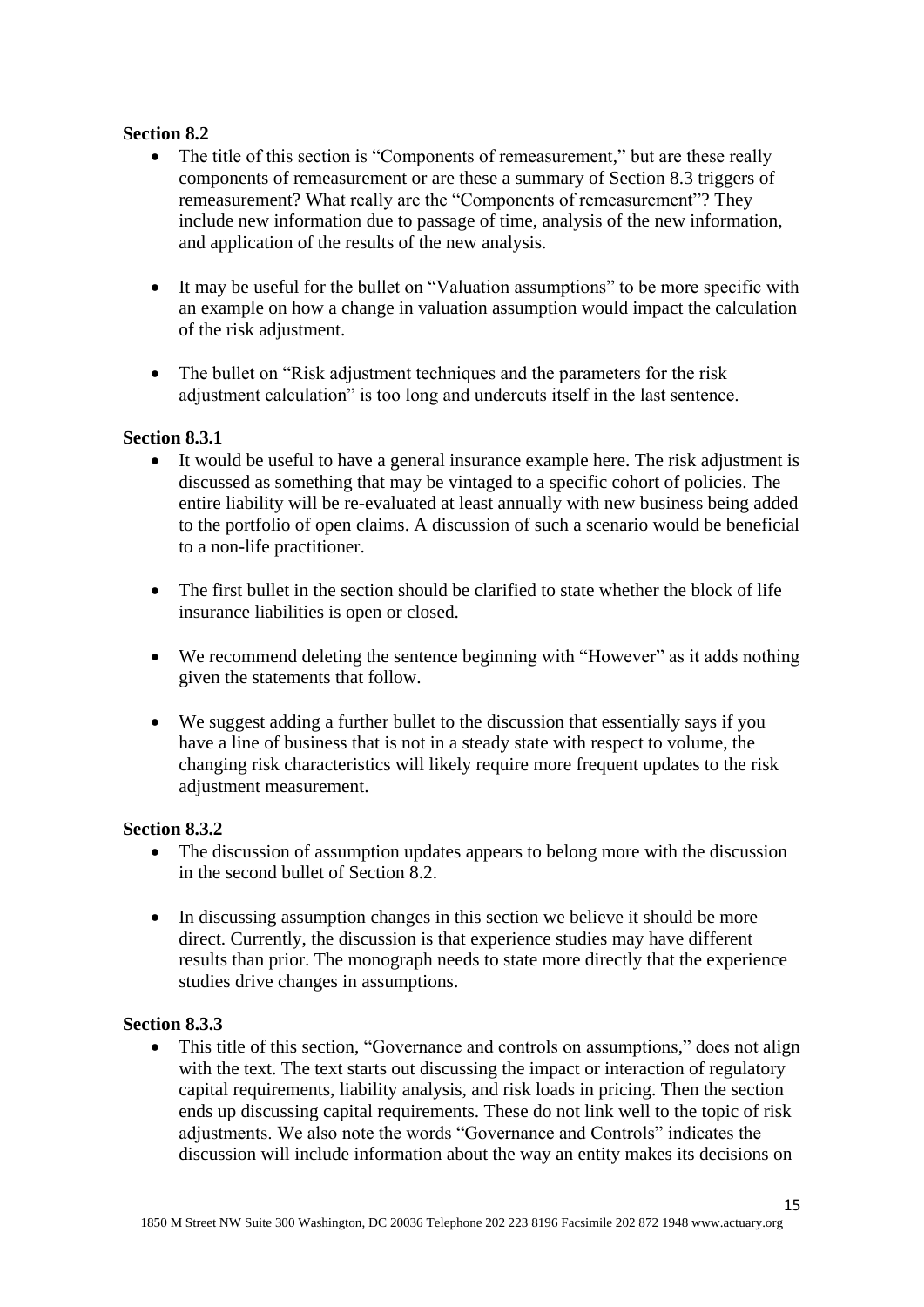what to include in its financial statements (governance) and how an entity makes sure that the financial statements are using controlled processes (controls).

 Based on the content of the section, consideration should be given to changing the concept to more broadly include changes in risk appetite. This would contrast well to Section 8.3.2, which focuses on changes to the expected pattern of cash flows and addresses that an organization can change its risk appetite for a variety of reasons including government requirements, but also investor requirements or environmental approaches.

#### **Section 8.3.4**

- The opening sentence discusses significant valuation assumptions used by actuaries. It should be clarified that those are life and health insurance-related valuation assumptions. Other sources of "industry" data are available and used by actuaries for the same reasons listed, but not always actuarial professional organizations as is referenced in that opening sentence.
- It would be useful to have a subsection here that addresses environmental issues (e.g., major medical changes that materially affect life expectancy or changes in liability laws or required policy provisions). It might also be useful to add a subsection on risk management and how a company's views may change with reinsurance (i.e., how changes in reinsurance would require rethinking risk adjustment measurement).

#### **Section 8.4**

• The second sentence of the opening paragraph needs to be cleaned up with the phrase "This may be because there may not be…"

#### **Section 8.4.1**

- This section uses the term "actuarial judgment." This phrase has no defined meaning similar to actuarial soundness. An actuary does use judgment but it is based on something (i.e., the data and the indications from the data).
- The first two sentences in the first paragraph should be more direct.
- The word "slowly" appears to be missing from the end of the fourth sentence in the second paragraph.

#### **Section 8.4.2**

- The opening sentence should be specific to risk adjustments and not to the contract liabilities in total.
- It is not clear what the second sentence means. Does it mean knowledge of the amount that a liability will change in the aggregate due to a particular assumption change?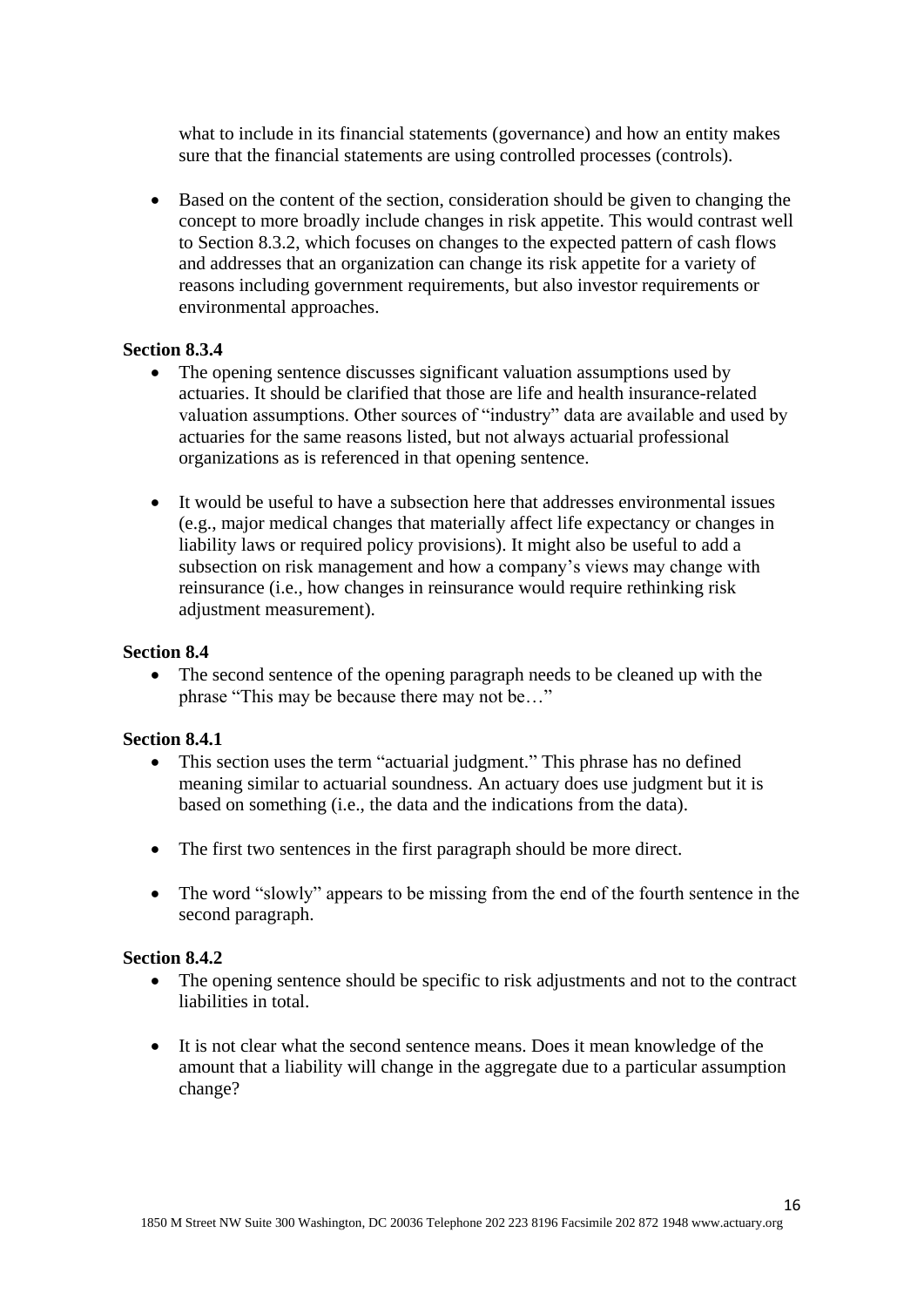## **Section 8.4.3**

 The terms "insurance liabilities" and "valuation" here should read "risk adjustment."

## **Section 8.5**

- This section should be significantly expanded. There should be real specifics about what changes in the risk adjustment have an offsetting impact on the CSM. The discussion should distinguish how this is handled in the general model and the variable fee adjustment to the general model.
- Please be more specific on where this is discussed in Chapter 5.

## *Chapter 9—Disclosure and Communication*

## **Section 9.1**

- The fourth paragraph in this section indicates that confidence level disclosure is required at the entity level or the reporting segment. We haven't seen this level of specificity in any publicly available document from the IASB to date. If IFRS 17 does require determination and reporting at the "entity" level, then "entity" needs to be defined.
- Rather than implying the use of a normal distribution in this analysis, it would be of more value to show how a given variance and skewness would translate to a confidence interval for various log normal distribution parameters (and if need be, a normal distribution). This would allow one to translate a non-distribution-based risk adjustment into a confidence interval, possibly using some assumptions or simplified statistics. This would be of more value than an approach to convert a distribution-based risk adjustment into a confidence interval by ignoring the original probability distribution that was used.

# **Section 9.2**

The second paragraph should be deleted as it is repetitive of content in Section 9.1.

# **Section 9.3**

 The second paragraph indicates there is "required disclosure of sensitivity analysis for each type of insurance risk in relation to its effect on profit or loss and equity." The 2013 exposure draft required disclosure about each type of risk other than insurance, but the disclosure section said nothing about types of insurance risk. Please confirm when IFRS 17 is finally published.

# **Section 9.4**

 The first paragraph indicates the items listed are important to communicate to the readers of financial statements as well as those responsible for financial reporting within the entity. We disagree with the latter being in the monograph, as it is going beyond what is required by disclosures around risk adjustment under IFRS 17. The items listed are reasonable for internal communication but may be too much for external disclosure unless they are specifically required by IFRS 17.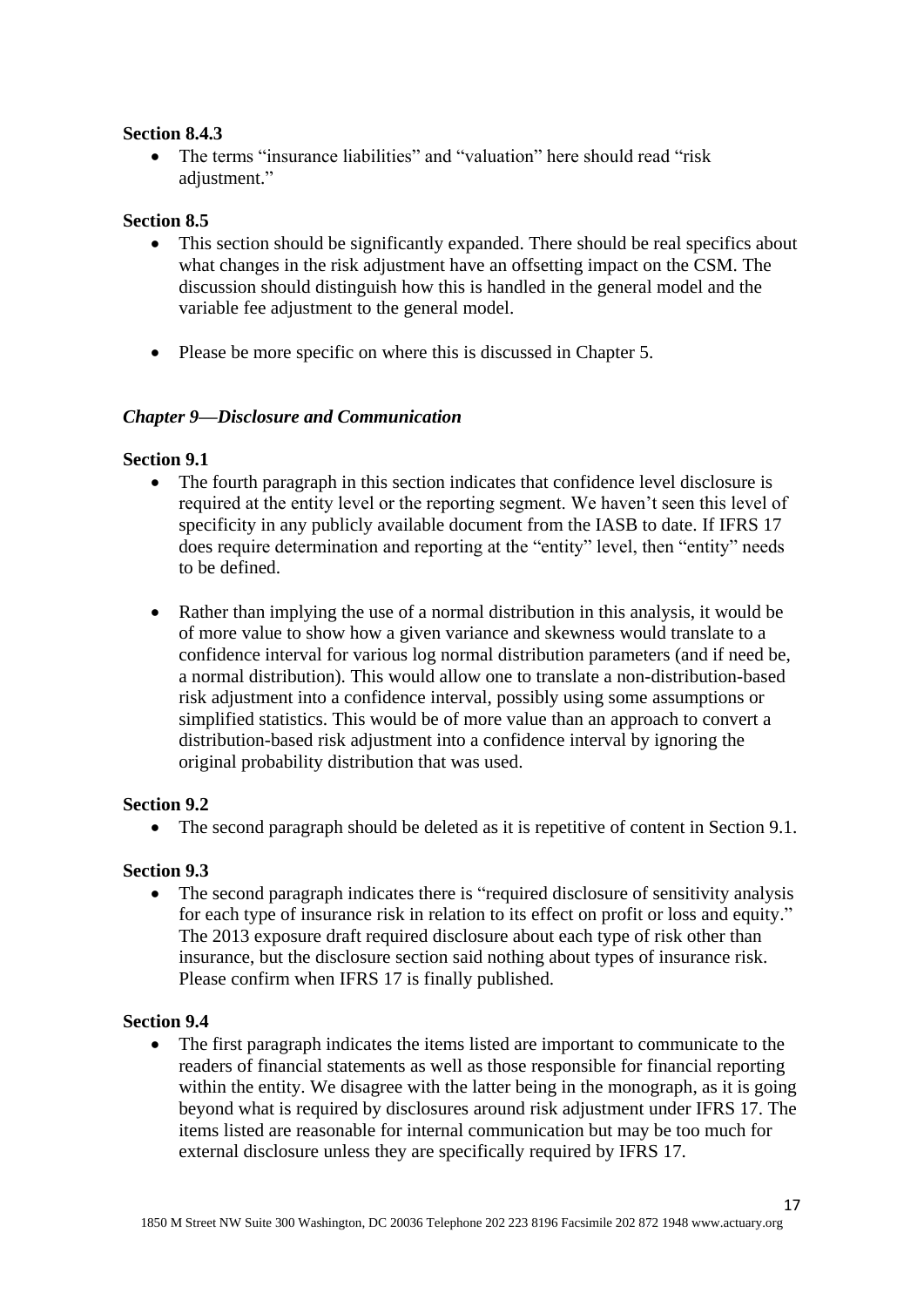• The second paragraph should be broken up. There should also be a discussion on the order dependency of any attribution analysis.

## *Chapter 10—Case Studies*

## **Case Study 10.1**

- This case study does not provide sufficient detail to allow the reader to replicate the process of calculating the risk adjustment using the cost-of-capital approach. It does not illustrate how the capital amount was determined. This case study could be used to illustrate the following techniques:
	- o The method-of-moments approach for determining the appropriate probability distribution for a risk variable given a simple set of experience data. For this case study, lapse and mortality distributions could be illustrated.
	- o The Iman-Conover method for invoking dependence in simulated data. Again, lapse and mortality risk can be used for demonstration.
	- o Monte Carlo simulation of cash flows. A small subset of the scenarios used to determine the distribution of the cash flows could be illustrated.

## **Case Study 10.2**

 This case study does not provide sufficient detail to allow the reader to replicate the process of calculating the risk adjustment using the Wang Transform approach. First, the case study does not illustrate how lambda was determined. Presumably, the mean liability value, variance of the liability value, and best estimate deterministic (risk-free) liability value could be used to establish lambda. Second, the case study does not illustrate exactly how the distribution was transformed. This should be achievable given the mean, variance, and lambda. Finally, the case study does not illustrate how the risk adjustments for years 1-9 were determined.

#### **Case Study 10.3**

 This case study does not provide sufficient detail to allow the reader to replicate the process of calculating the risk adjustment using the cost-of-capital approach. If the mean and variance of the liability values were provided in Case Study 10.2, the calculation of the Conditional Tail Expectation 90 capital amount could be illustrated. Also, the case study does not illustrate how the risk adjustments for years 1-9 were determined.

#### **Case Study 10.4**

- This case study does provide sufficient detail to allow the reader to replicate the illustrated process, with the exception that it does not provide any detail regarding the Monte Carlo simulation and how it was used to determine the standard deviations of payment years for remaining lives. It would be helpful to see what probability distribution was used for the simulation and, ideally, how it was calibrated to a sample experience data set.
- In 10.4.4, both tables are missing one heading. The x-axis is probably "Years Since" Disablement."